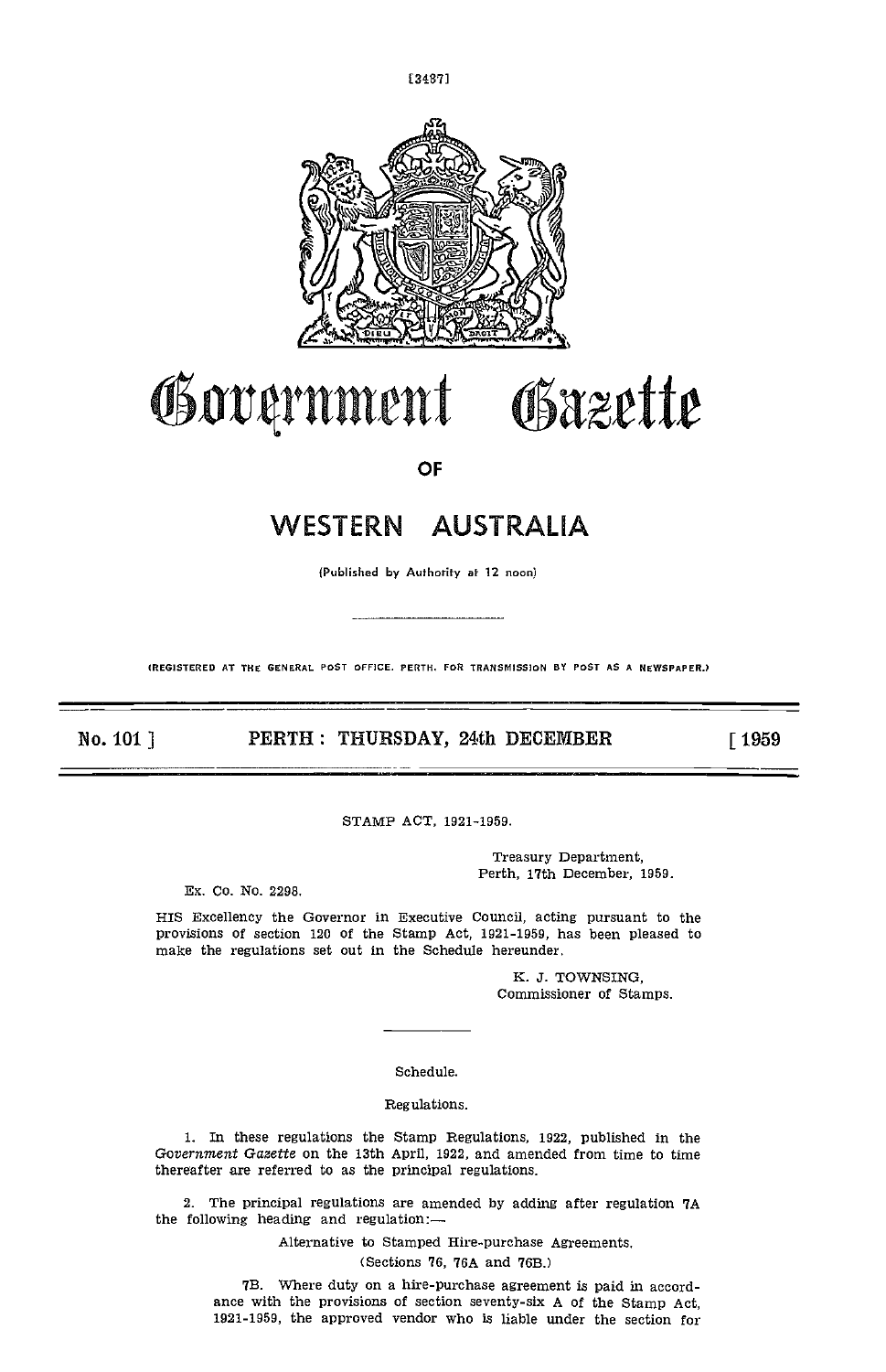the payment of the duty in respect of that agreement shall endorse or print or cause the following words to be endorsed or printed on the original of the agreement:

ORIGINAL

Stamp duty on this agreement paid in accordance with section 76A of the Stamp Act, 1921-1959.

TC. Where an approved vendor furnishes a statement in duplicate to the Commissioner as required by paragraph  $(a)$  of subsection  $(3)$ of section seventy-six A of the Stamp Act, 1921-1959, he shall do so in the Form J in the Schedule to these regulations.

The principal regulations are amended by adding after regulation 13 the following regulation:

(Sections 76, 76A and 763.)

13A. Where duty on the original of a hire-purchase agreement is paid in accordance with the provisions of section seventy-six A of the Stamp Act, 1921-1959, the approved vendor who is liable under the section for payment of the duty in respect of that agreement shall endorse or print or cause the following words to be endorsed or printed on the duplicate or counterpart of that agreement:-

## DUPLICATE

Stamp duty paid on this duplicate instrument and on the original instrument under section VGA of the Stamp Act, 1921-1959.

The Schedule to the principal regulations is amended by adding after Form H a new form as follows:

Stamp Act, 1921 (as amended).  $\begin{array}{c} \n\text{Form J.} \\
\end{array}$ 

Com. of Stamps.

(This return is to be completed only by "approved vendors" authorised by the Governor in Council.)

To the Commissioner of Stamps, Treasury Department,

Perth, Western Australia,

Name of Approved Vendor

 $\mathbf{I}_i$  , and an analysis and an anti-construction of the construction of the construction of the construction of of

Western Australia, do solemnly and sincerely declare

- That I am of the abovementioned
- That the undermentioned statement contains a true and correct account of the aggregate amount of stamp duty payable in respect of the hire-purchase agreements entered into by in accordance with the provisions of section 76A of the abovementioned Act, by the said for the month ended 19
- (3) That the amount forwarded herewith £ is the total correct duty payable.